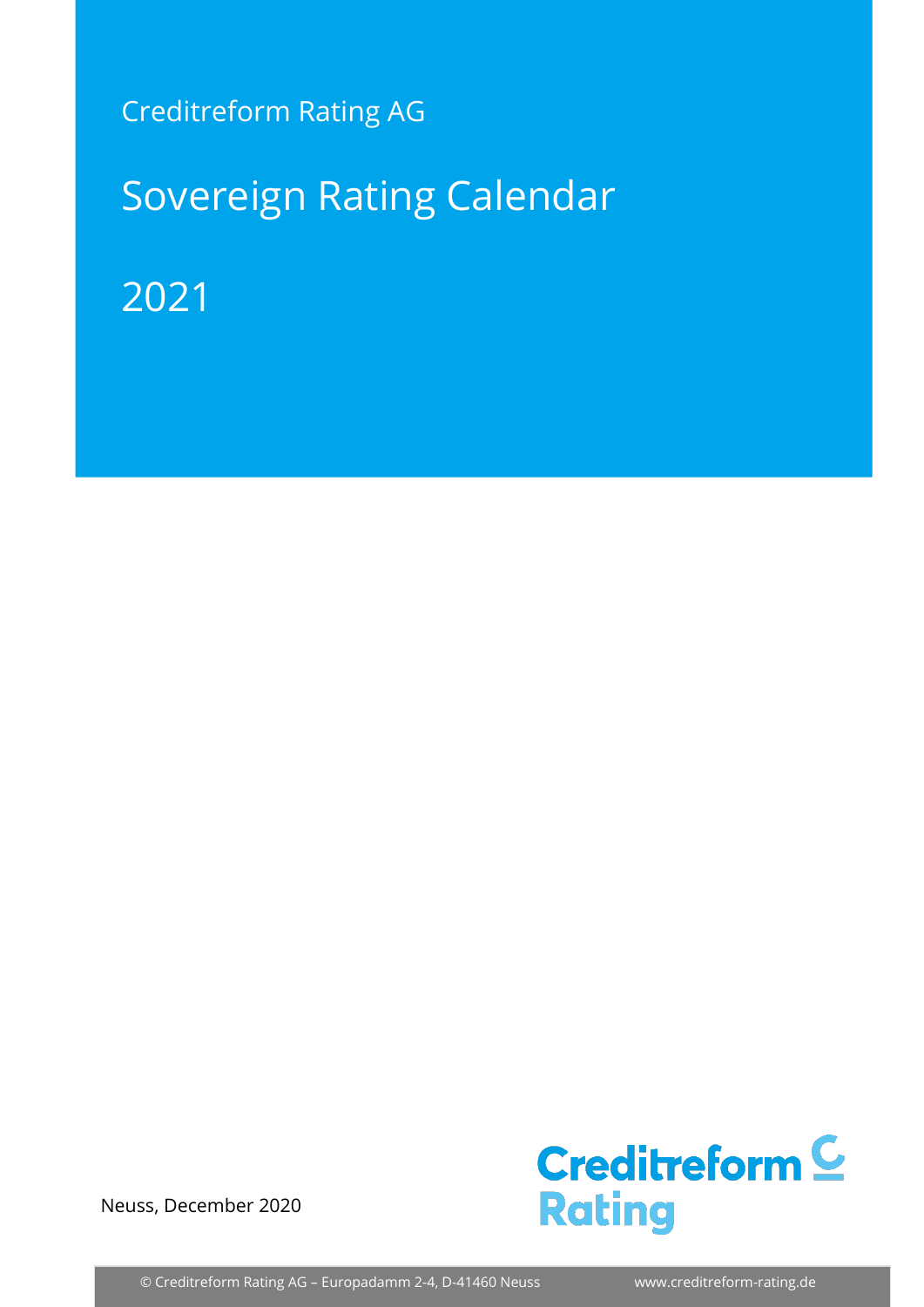# Creditreform C<br>Rating

### Table of contents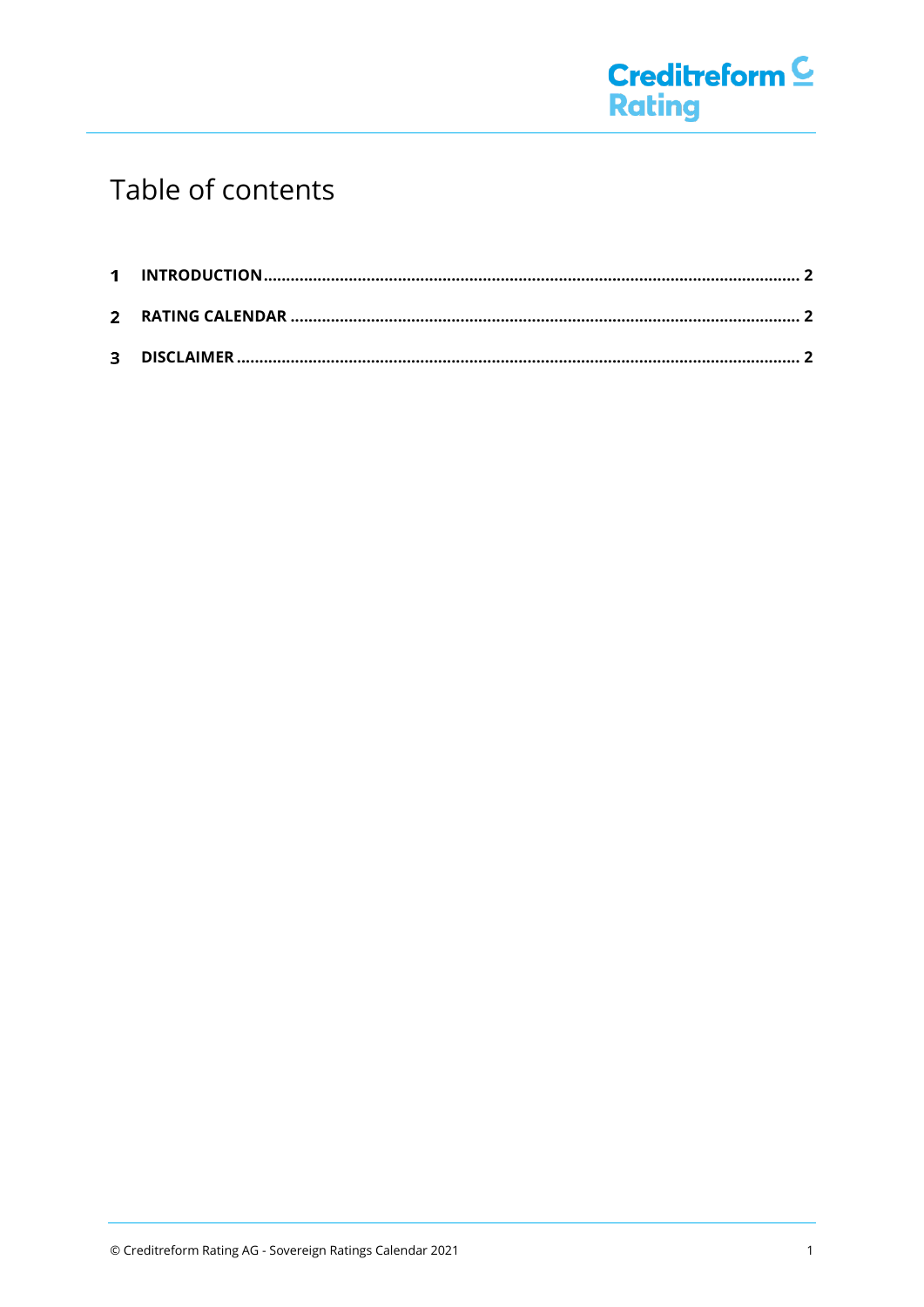## Creditreform  $\underline{\mathsf{C}}$ Ratina

#### <span id="page-2-0"></span> $\mathbf 1$ **Introduction**

The Regulation (EU) No 462/2013 of the European Parliament and of the Council of 31 May 2013 amending the Regulation (EC) No 1060/2009 (CRA III) came into force on 20 June 2013. According to Article 8a(3) of CRA III, credit rating agencies shall publish a calendar for the following twelve month at the end of December, submitting the dates for the publication of sovereign ratings and rating outlooks to ESMA. At the same time, rating agencies are required to publish the calendar on their website.

The purpose of this document is to provide publication dates for the sovereign ratings and the related rating outlooks in 2021. As a rule, the sovereign ratings issued by Creditreform Rating AG in 2021 are unsolicited credit ratings.

#### <span id="page-2-1"></span> $2<sup>1</sup>$ **Rating Calendar**

As laid out in Article 8a(3) of CRA III, we set the publication dates of our sovereign ratings and related rating outlooks on a Friday. Moreover, we publish the sovereign ratings at 11:30pm CET – thus complying with the requirement stated in Annex I, Section D, III., 3., i.e. to publish after the close of business hours of the last closed regulated market in the European Union and at least one hour be-fore the opening of the first opened regulated market in the European Union.

In principle, Creditreform Rating AG follows the calendar displayed in tables 1 and 2. However, a deviation from the publication calendar is possible where necessary, as Creditreform Rating AG has to comply with the obligation of timely issuing credit ratings of adequate quality under Articles 8(2), 10(1) and 11(1) of CRA III. In these instances, we will explain the reasons for the deviation in detail.

Creditreform Rating AG will provide the public with its sovereign rating calendar for the year 2022 in December 2021.

#### <span id="page-2-2"></span> $\overline{\mathbf{3}}$ **Disclaimer**

Any rating performed by Creditreform Rating AG is subject to the Creditreform Rating AG Code of Conduct which has been published on the web pages of Creditreform Rating AG. In this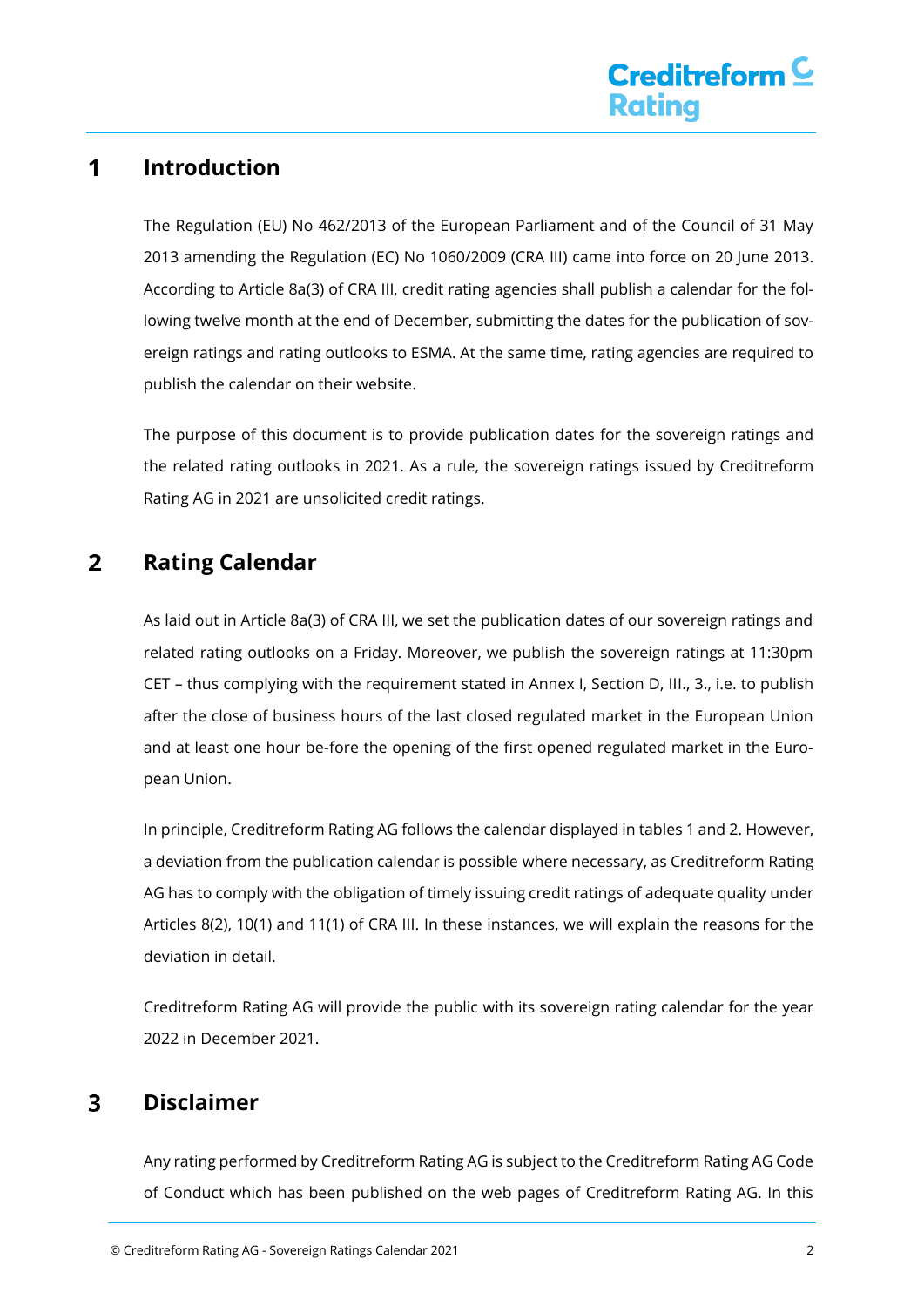## Creditreform  $\subseteq$ Ratina

Code of Conduct, Creditreform Rating AG commits itself – systematically and with due diligence – to establish its independent and objective opinion as to the sustainability, risks and opportunities concerning the entity or the issue under review.

When assessing the creditworthiness of sovereign issuers, Creditreform Rating AG relies on publicly available data and information from international data sources, governments and national statistics. Creditreform Rating AG assumes no responsibility for the true and fair representation of the original information.

Future events are uncertain, and forecasts are necessarily based on assessments and assumptions. Hence, this rating is no statement of fact but an opinion. Neither should these ratings be construed as recommendations for investors, buyers or sellers. They should only be used by market participants (entrepreneurs, bankers, investors etc.) as one factor among others when arriving at investment decisions. Ratings are not meant to be used as substitutes for one's own research, inquiries and assessments. Thus, no express or implied warranty as to the accuracy, timeliness or completeness for any purpose of any such rating, opinion or information is given by Creditreform Rating AG in any form or manner whatsoever. Furthermore, Creditreform Rating AG cannot be held liable for the consequences of decisions made on the basis of any of their ratings.

This document is protected by copyright. Any commercial use is prohibited without prior written permission from Creditreform Rating AG. Only the full report may be published in order to prevent distortion of the report's overall assessment. Excerpts may only be used with the express consent of Creditreform Rating AG. Publication of the report without the consent of Creditreform Rating AG is prohibited. Only ratings published on the Creditreform Rating AG web pages remain valid.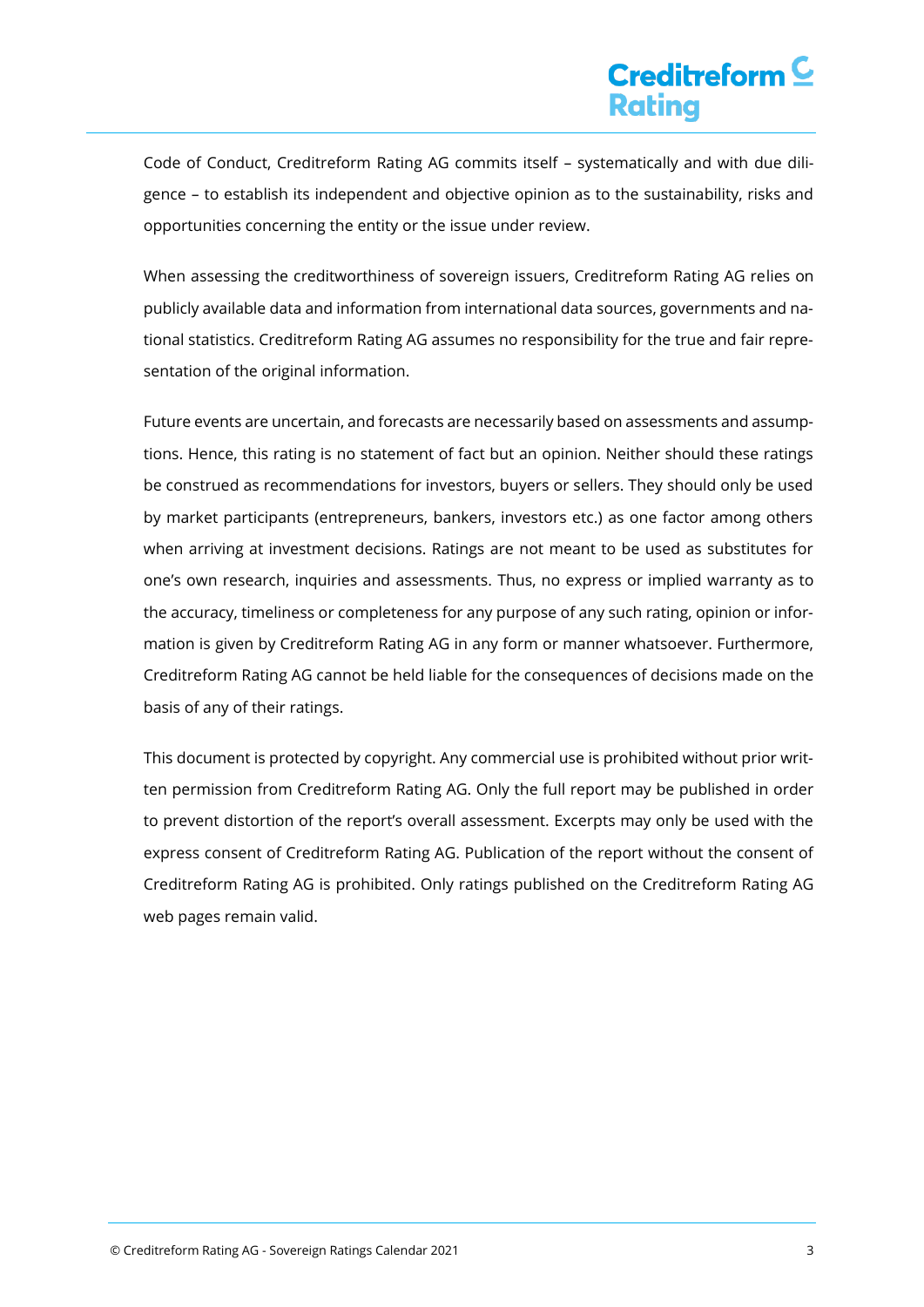| <b>Rated entity</b> | <b>Publication dates</b> |           |
|---------------------|--------------------------|-----------|
| Austria             | 16-Apr-21                | 08-Oct-21 |
| Belgium             | 18-Jun-21                | 17-Dec-21 |
| Cyprus              | 12-Mar-21                | 10-Sep-21 |
| Denmark             | 19-Mar-21                | 17-Sep-21 |
| Estonia             | 19-Feb-21                | 13-Aug-21 |
| Finland             | 22-Jan-21                | 16-Jul-21 |
| France              | 21-May-21                | 19-Nov-21 |
| Germany             | 16-Apr-21                | 08-Oct-21 |
| Greece              | 11-Jun-21                | 10-Dec-21 |
| Ireland             | 23-Apr-21                | 15-Oct-21 |
| Italy               | 19-Feb-21                | 13-Aug-21 |
| Latvia              | 11-Jun-21                | 10-Dec-21 |
| Lithuania           | 14-May-21                | 12-Nov-21 |
| Luxembourg          | 21-May-21                | 19-Nov-21 |
| Malta               | 14-May-21                | 12-Nov-21 |
| Netherlands         | 18-Jun-21                | 17-Dec-21 |
| Poland              | 19-Feb-21                | 13-Aug-21 |
| Portugal            | 12-Mar-21                | 10-Sep-21 |
| Slovak Republic     | 23-Apr-21                | 15-Oct-21 |
| Slovenia            | 22-Jan-21                | 16-Jul-21 |
| Spain               | 22-Jan-21                | 16-Jul-21 |
| United Kingdom      | 19-Mar-21                | 17-Sep-21 |

### **Tab. 1: Sovereign Rating Calendar (sorted by issuer)**